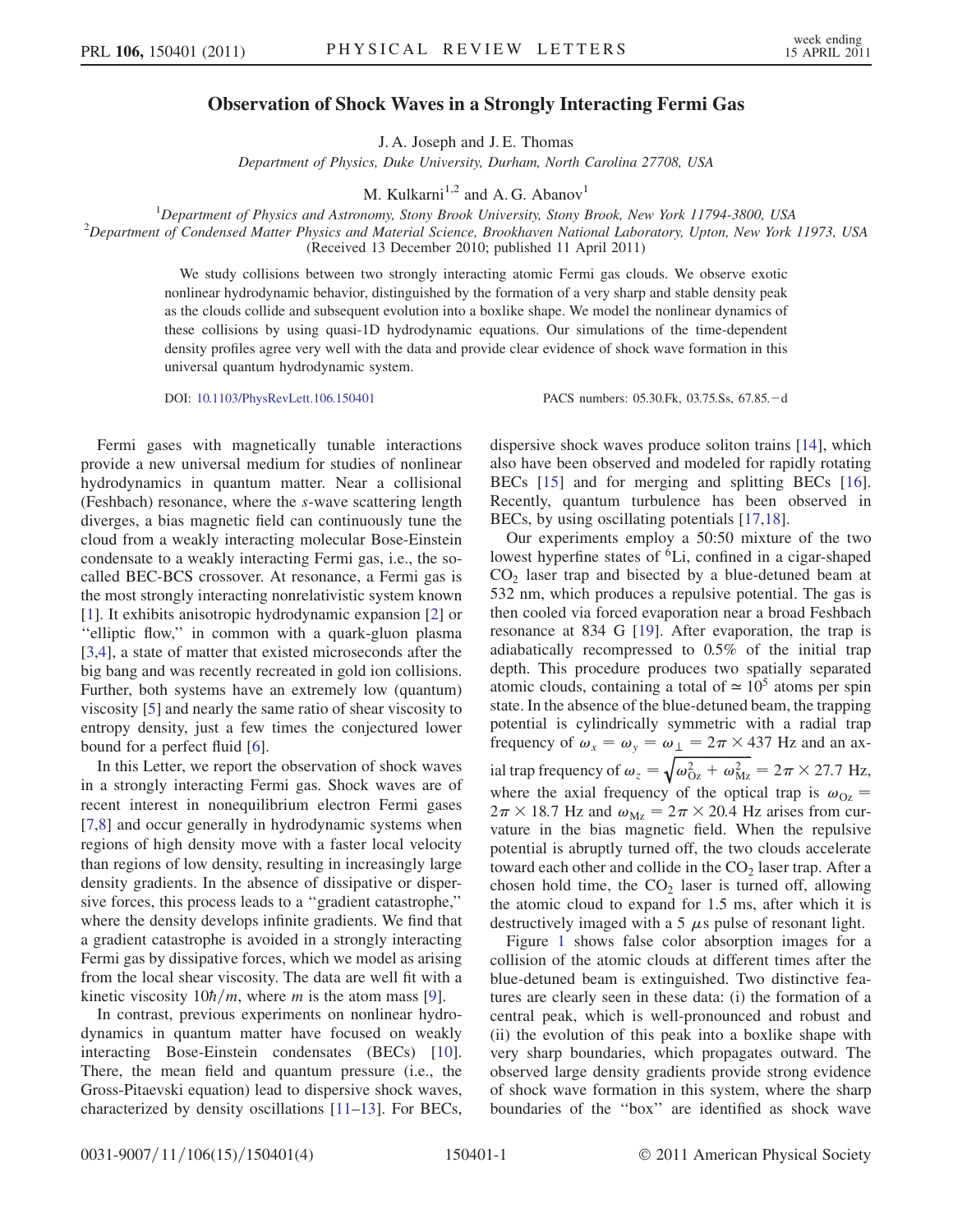<span id="page-1-0"></span>

FIG. 1 (color online). Collision between two strongly interacting Fermi gas clouds in a cigar-shaped optical trap. The clouds are initially separated by a repulsive 532 nm optical beam. After the 532 nm beam is extinguished (0 ms), the clouds approach each other. False color absorption images show the spatial profiles versus time. Initially, a sharp rise in density occurs in the center of the collision zone. At later times the region of high density evolves from a ''peaklike'' shape into a ''boxlike'' shape as the shock front propagates outward. The well defined edges of the central zone in the last four images provide evidence of shock wave formation in the strongly interacting Fermi gas.

6 ms

4 ms

fronts. Numerical modeling of the hydrodynamic theory for one-dimensional motion is used to predict the evolution of the atomic density, yielding profiles in good agreement with the data.

2 ms

0 ms

For simplicity, we assume that the cloud is a strongly interacting Fermi gas at zero temperature; i.e., we model the cloud as a single fluid, consistent with our measurements of the sound velocity [[20](#page-3-18)]. In this case, the local chemical potential has the universal form  $\mu(n_{3D}) = (1 +$  $\beta$ ) $\epsilon_F(n_{3D})$ , where  $\epsilon_F(n_{3D}) = \frac{\hbar^2}{2m}(3\pi^2 n_{3D})^{2/3}$  is the ideal gas local Fermi energy corresponding to the threedimensional density  $n_{3D}$ . Here,  $\beta = -0.61$  is a universal scale factor [\[2](#page-3-1),[21](#page-3-19),[22](#page-3-20)].

<span id="page-1-2"></span>Neglecting viscous forces, the dynamics for the density  $n_{3D}(\mathbf{r}, t)$  and the velocity field  $\mathbf{v}(\mathbf{r}, t)$  are described by the continuity equation

$$
\partial_t n_{3D} + \nabla \cdot (n_{3D} \mathbf{v}) = 0 \tag{1}
$$

<span id="page-1-3"></span>and the Euler equation

$$
m\partial_t \mathbf{v} + \nabla [\mu(n_{3D}) + U_{trap}(r, z) + \frac{1}{2}m\mathbf{v}^2] = 0, \quad (2)
$$

where we assume irrotational flow. Here  $U_{trap}(\mathbf{r}) =$  $\frac{1}{2} m \omega_1^2 r^2 + \frac{1}{2} m \omega_2^2 z^2$  is the confining harmonic potential of the cigar-shaped trap.

To determine the initial density profile for the separated clouds, we consider the equilibrium 3D density of the Fermi gas in the trap, including a knife-shaped repulsive potential  $V_{\text{rep}}(z)$ . A blue-detuned laser beam is shaped by a cylindrical lens telescope; i.e., the spot size is small compared to the long dimension of the cigar-shaped cloud and large compared to the transverse dimension. Therefore, the repulsive potential varies only in the  $z$  (axial) direction:  $V_{\rm rep}(z) = V_0 \exp[-(z-z_0)^2/\sigma_z^2]$ . We measure the width  $\sigma_z = 21.2 \mu \text{m}$ . The offset  $z_0 = 5 \mu \text{m}$  of the focus from the center in the long direction of the optical trap is determined by a fit to the first density profile at 0 ms. Using the beam intensity and the ground state static polarizability of <sup>6</sup>Li at 532 nm, we find  $V_0 = 12.7 \mu$ K. The initial density profile is then

8 ms

<span id="page-1-1"></span>
$$
n_{3D}(r, z) = \tilde{n} \left( 1 - \frac{r^2}{R_{\perp}^2} - \frac{z^2}{R_z^2} - \frac{V_{\rm rep}(z)}{\mu_G} \right)^{3/2},\qquad(3)
$$

where  $\tilde{n} = \frac{[(2m\mu_G/\hbar^2)/(1+\beta)]^{3/2}}{(3\pi^2)}$ . In Eq. ([3\)](#page-1-1),  $R_{z, \perp} = \sqrt{2\mu_G/(m\omega_{z, \perp}^2)}$  and  $\mu_G$  is the global chemical potential, which is determined by normalizing the integral of the 3D density to the total number  $N$  of atoms in both spin states. For  $N = 2 \times 10^5$ , we find  $\mu_G = 0.53 \mu K$ ,  $R_z = 220 \mu \text{m}$ , and  $R_{\perp} = 14 \mu \text{m}$ .

We note that  $\mu_G/(\hbar \omega) = 27$ , which means that the typical number of filled energy levels of transverse quantization is large. Therefore, in this Letter, we use 3D hydrodynamics [Eqs. [\(1](#page-1-2)) and [\(2](#page-1-3))] and neglect effects of transverse quantization even though they are more pronounced in regions with lower density.

We model the dynamics for the one-dimensional motion in the long direction of the cigar-shaped trap. Just after the blue-detuned beam is extinguished, the initial 1D density profile is determined by integrating  $n_{3D}$  $n_{3D}$  $n_{3D}$  of Eq. (3) over the transverse dimension r:

$$
n_{\rm 1D}(z) = \frac{2\pi}{5} R_{\perp}^2 \tilde{n} \left( 1 - \frac{z^2}{R_z^2} - \frac{V_{\rm rep}(z)}{\mu_G} \right)^{5/2} . \tag{4}
$$

In the following, we assume that during the evolution the  $r$  dependence of Eq. [\(3](#page-1-1)) is preserved with the effective size of the cloud being a slow function of z and t. We also assume that the hydrodynamic velocity is along the z axis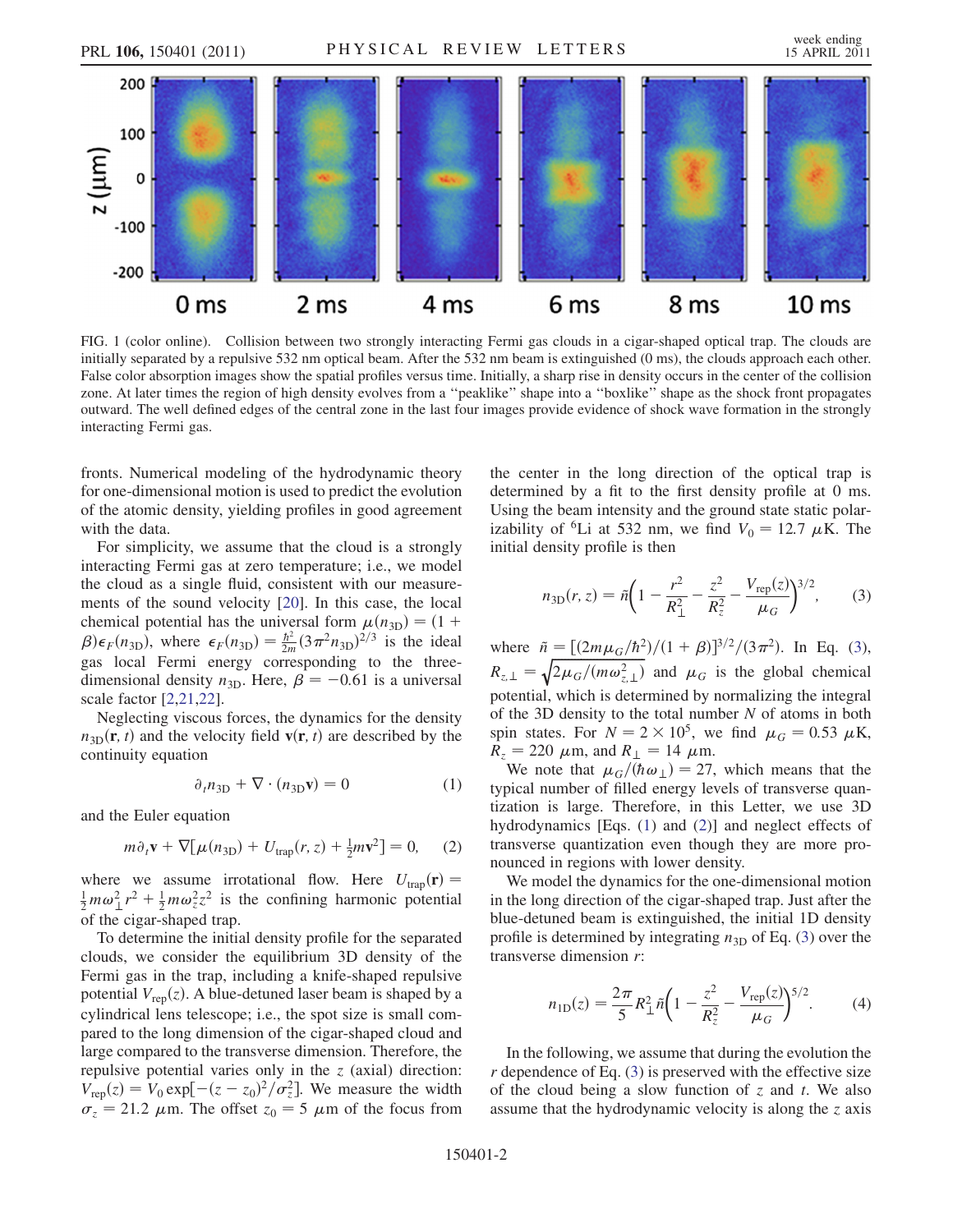<span id="page-2-1"></span>and does not depend on  $r$ . Then the subsequent time evolution of the density follows the quasi-1D nonlinear hydrodynamic equations:

$$
\partial_t n = -\partial_z(n\upsilon),\tag{5}
$$

$$
\partial_t v = -\partial_z \left(\frac{v^2}{2} + Cn^{2/5} + \frac{1}{2}\omega_z^2 z^2\right) + \nu \frac{\partial_z(n\partial_z v)}{n}, \quad (6)
$$

<span id="page-2-0"></span>where  $C = \frac{1}{2} \omega_{\perp}^2 l_{\perp}^2 (\frac{15\pi}{2} l_{\perp})^{2/5} (1 + \beta)^{3/5}$  and  $l_{\perp} =$  $\sqrt{\hbar/(m\omega_{\perp})}$  is the oscillator length. For brevity, we have omitted the subscript 1D in Eqs. [\(5\)](#page-2-0) and ([6\)](#page-2-1). The last "viscosity" term in Eq. ([6\)](#page-2-1) is added *phenomenologically* to describe dissipative effects. For the strongly interacting 1D fluid,  $\nu$  is the effective kinematic viscosity, which has a natural scale  $\hbar/m$ . It is the only fitting parameter in the theory [\[9](#page-3-8)].

For our previous sound wave experiments [[20\]](#page-3-18), we observed nonlinear (amplitude-dependent) propagation without shock waves. By reducing the density perturbation, we observed linear propagation. In this regime, one can expand the differential equations ([5\)](#page-2-0) and [\(6](#page-2-1)) around an equilibrium density configuration  $n_0(z)$  in a harmonic trap. By defining  $n(z, t) \equiv n_0(z) + \delta n(z, t)$ , the linearized evolution equation for  $\delta n(z, t)$  (neglecting viscosity) is

$$
\partial_t^2 \delta n = \partial_z \bigg[ n_0 \partial_z \bigg( \frac{2C}{5m} n_0^{-(3/5)} \delta n \bigg) \bigg]. \tag{7}
$$

<span id="page-2-2"></span>With a flat background density, i.e., constant  $n_0$ , with  $\mu_G = C n_0^{2/5}$ , Eq. [\(7](#page-2-2)) reduces to  $\partial_t^2 \delta n = c^2 \partial_z^2 \delta n$  with the sound velocity  $c = \sqrt{2\mu_G/5m}$ , in agreement with predictions [[23](#page-3-21),[24](#page-3-22)].

To compare the numerical solutions of Eqs. ([5\)](#page-2-0) and [\(6\)](#page-2-1) with experiment, we note that the images are taken after an additional free expansion for 1.5 ms, during which  $n_{1D}$ continues to slowly evolve in the axial potential of the bias magnetic field, i.e.,  $\omega_z \rightarrow \omega_{Mz} = 2\pi \times 20.4$  Hz. We assume that, during this expansion, the transverse density profiles keep the same form, but the radius increases with time. Then  $n_{3D}(r, z) \rightarrow n_{3D}(r/b_{\perp}, z)/b_{\perp}^2$ , where  $b_{\perp}(t)$  is a transverse scale factor, which obeys  $\ddot{b}_\perp = \omega_\perp^2 b_\perp^{-7/3}$ , with  $b_{\perp}(0) = 1$  and  $\dot{b}_{\perp}(0) = 0$  [\[2,](#page-3-1)[25](#page-3-23)[,26\]](#page-3-24). Since the 3D pressure scales as  $n_{3D}^{5/3}$ , the 1D pressure scales as  $b_{\perp}^{-4/3}$ . This leads to a simple modification of Eq. [\(6](#page-2-1)):  $C \rightarrow C(t) = C/b^{4/3}_\perp(t)$ .

We numerically integrate Eqs. [\(5\)](#page-2-0) and [\(6\)](#page-2-1) by using the measured values of the trap frequencies, the atom number, and the offset, depth, and width of the repulsive potential. In the numerical simulation, we create and load a density array as well as a velocity array with grid spacing  $\delta_z$ . The initial velocity is set to zero. The simulation then updates the density and velocity field in discrete time steps  $\delta_t$ according to Eqs. ([5\)](#page-2-0) and [\(6\)](#page-2-1). The 1D density profiles are calculated as a function of time after the repulsive potential is extinguished. Figure [2](#page-2-3) shows the predictions and the

<span id="page-2-3"></span>

FIG. 2 (color online). 1D density profiles divided by the total number of atoms versus time for two colliding strongly interacting Fermi gas clouds. The normalized density is in units of  $10^{-2}/\mu$ m per particle. Red dots show the measured 1D density profiles. Black curves show the simulation, which uses the measured trap parameters and the number of atoms, with the kinetic viscosity as the only fitting parameter.

data, which are in very good agreement. For the simulation curves shown in the figure, we use a grid of 150 points. To check for numerical consistency, we also employ a smoothed-particle-hydrodynamics [[27](#page-3-25)] approach, where the fluid is described by discrete pseudoparticles. The results obtained indeed coincide with the discretized-grid approach described above.

As shown in Fig. [2](#page-2-3), we observe a dramatic evolution for the density of the gas. During the collision, a distinct and stable density peak forms at the point of collision in the center of the trap [[28](#page-3-26)]. The density gradient at the side of the central peak increases from its onset until  $\approx$  3 ms, at which point the gradient reaches its maximum value. A large gradient at the edge of the collision zone is maintained throughout the rest of the experiment. For most of the data, we find relatively small deviations from the simulation. The largest deviation occurs at 4 ms, where the maximum density of the observed central peak exceeds that of the simulation by  $\simeq 20\%$ .

The steep density gradients observed in Fig. [1](#page-1-0) suggest shock wave formation. A deeper analysis of the simulation